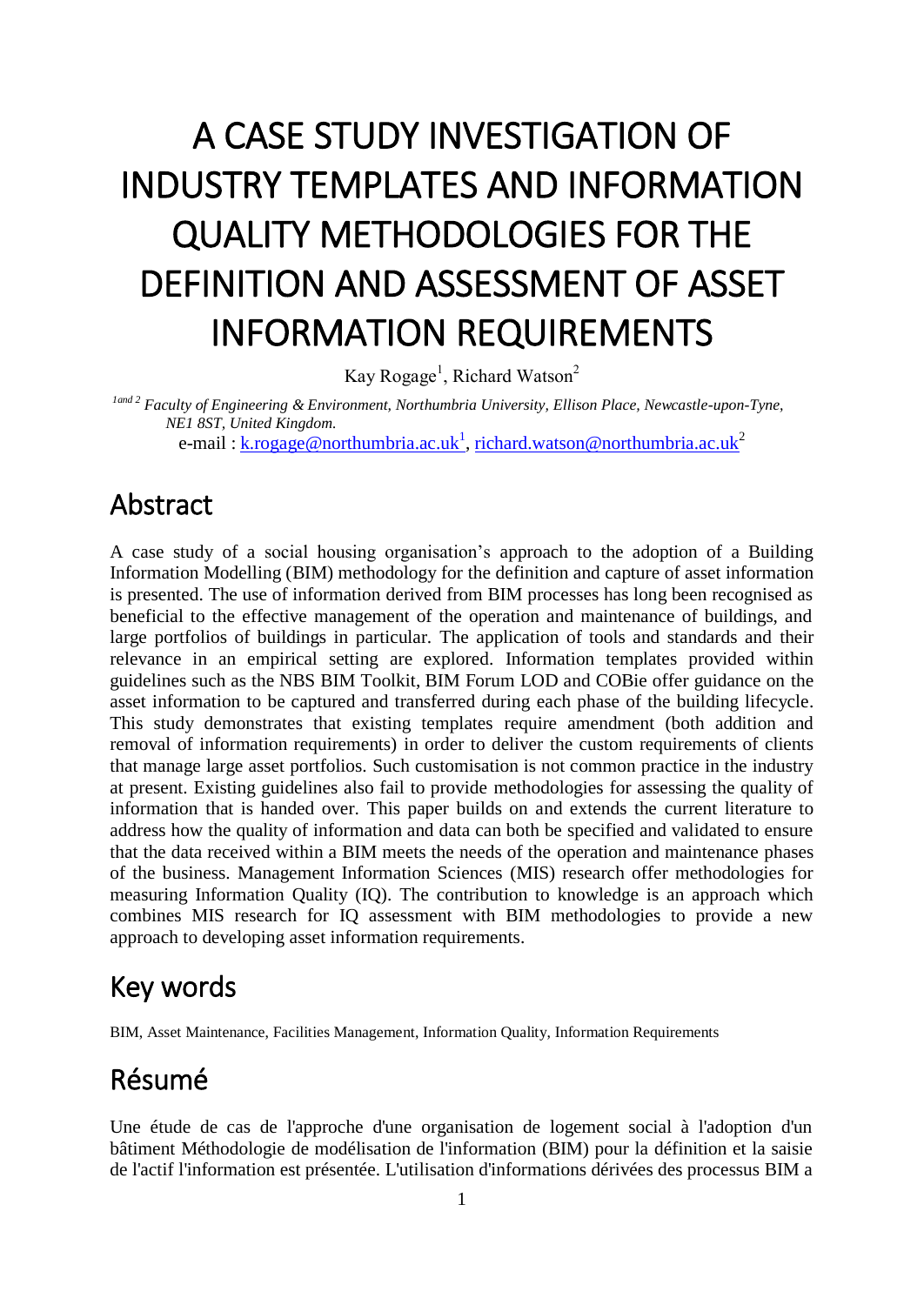longtemps été reconnu comme bénéfique pour la gestion efficace de l'exploitation et de la maintenance bâtiments, et de grands portefeuilles de bâtiments en particulier. . L'application d'outils et les normes et leur pertinence dans un cadre empirique sont explorées. Modèles d'information fournies dans le cadre de lignes directrices telles que la boîte à outils BIM NBS, BIM Forum LOD et COBie offrent des conseils sur les informations sur les actifs à saisir et à transférer au cours de chaque phase du cycle de vie du bâtiment. Cette étude démontre que les modèles existants doivent être modifiés (ajout et suppression des exigences d'information) afin de livrer les exigences des clients qui gèrent de grands portefeuilles d'actifs. Une telle personnalisation n'est pas pratique courante dans l'industrie à l'heure actuelle. Les directives existantes échouent également à fournir des méthodologies pour évaluer la qualité de l'information transmise. Ce document s'appuie sur et étend la littérature actuelle pour déterminer comment la qualité de l'information et des données peut être spécifiée et validée pour s'assurer que les données reçues dans un BIM répondent aux besoins de l'opération et phases de maintenance de l'entreprise. Recherche de Management Information Sciences (MIS) offre des méthodologies pour mesurer la qualité de l'information (QI). La contribution à la connaissance est un approche qui combine la recherche MIS pour l'évaluation de QI avec les méthodologies BIM pour fournir une nouvelle approche pour développer les exigences d'information sur les actifs.

# Mots clefs

BIM, Maintenance des Actifs, Gestion des Installations, Qualité de l'Information, Conditions d'information

#### 1. Introduction

Large estate holders use digital asset information systems to capture business data that can offer insight into both scheduled and reactive maintenance routines. Building Information Models (BIMs) are intended to provide detailed information about assets as designed and constructed. Asset information such as manufacturer details, material, parts and warranty information can support the efficient and cost-effective repair, replacement and maintenance of assets. Often gaining access to this information through traditional data capture processes is slow and comes with the associated cost of obtaining this data and attaching it to asset maintenance registers. Much of the data handed over during a traditional site build is contained in un-editable PDF format meaning that the information within the document has to be manually copied and pasted into digital asset information systems (Kassem, et al., 2015). Often the handover of data happens when products are outside of their warranty making it difficult to maintain assets as required within the warranty period.

Importing highly detailed asset data from BIMs into digital asset information systems will reduce the cost and time associated with collecting this data and adding it to digital asset registers (Teicholz, 2013). Furthermore having access to asset data defined at the as-built stage will ensure that the data is accurately recorded, which is of particular importance when retrieving installation and warranty data. A well-defined set of Asset Information Requirements (AIR) that not only provide detail of the required data but also address aspects of information quality at the outset of a project can reduce costs associated with acquiring data for use during the Operational and Maintenance (O&M) phases of a building.

A case study of the social housing organisation Your Homes Newcastle (YHN) is used as an empirical study to explore existing approaches to AIR development. An enhanced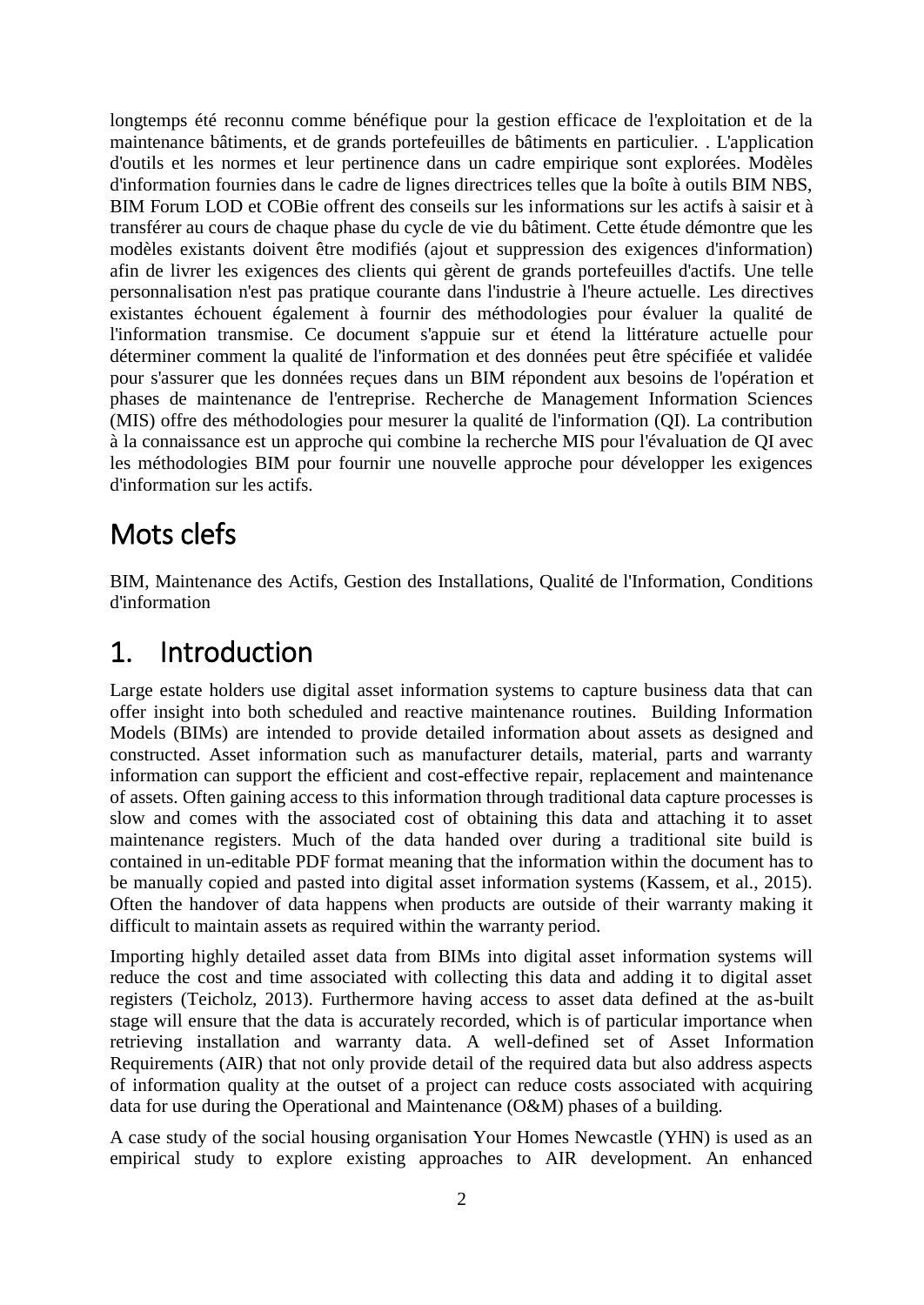methodology is presented for supporting clients in developing AIRs more accurately to meet their needs for the O&M of built assets. Current guidelines for the development of an AIR are provided in the UK government level 2 suite of documents (British Standards Institution, 2007; British Standards Institution, 2013; British Standards Institution, 2013a; British Standards Institution, 2014; British Standards Institution, 2014a; British Standards Institution, 2015; buildingSMART, 2016). Additionally tools exist that offer guidance on the development of the AIR and validation of the data within BIMs (National Building Specification, 2017; buildingSmart, 2017). The industry currently lacks a comprehensive and structured approach to assessing the quality of information BIM models deliver for facility management and that this requires formalization of owner information needs.

Management Information Systems (MIS) research offer methodologies for measuring Information Quality (IQ). The Assessment Information Management Quality (AIMQ) methodology provides a framework for assessing and measuring IQ and is a well-established tool in MIS research (Lee, et al., 2002). This paper documents the process of combining AIMQ elements with BIM processes to establish a set of information requirements for measuring and validating the quality of information procured in a digital asset information register.

An empirical study of YHN's adoption of a level-2 BIM approach to procuring asset data for a digital information system is described. YHN's traditional procurement models and manual approaches to capturing digital asset information are documented. Current asset information processes, the scope and quality of information captured and the gaps in current information are discussed. Data likely to be procured using the 'standard' level 2 BIM processes and currently available tools are examined and gaps in the data specification identified. New BIM processes were developed to support YHN staff, who are not expert in BIM information, to develop their AIR documentation so that the required data would be procured through the new processes. The process of understanding YHN asset data requirements and a method for defining an accurate AIR that supports future information requirements is presented. The contribution to knowledge is an approach which combines MIS research for IQ assessment with BIM methodologies to provide a new approach to developing AIRs.

# 2. Background

YHN are a social housing organisation with a portfolio of over 26000 council owned properties. The YHN portfolio consists of a range of different property types and occupants. YHN are responsible for the management and maintenance of the properties and all their constituent assets. Additionally, YHN are responsible under the Care Act 2014, for identifying vulnerable tenants and where possible intercepting when issues arise relating to the use of the property that could potentially harm the occupant's welfare. YHN currently manages asset information in an APEX database system (APEX Industrial Technologies, 2018). Whilst YHN manage the council stock, the repair work is carried out by the Newcastle City Council, this means that any repair work must be reported via the council's new Works Management System (WMS). In addition to managing data across two existing systems, YHN are looking to adopt BIM processes which add a new layer of complexity to the capturing and transfer of data across the building lifecycle.

Operational handover specifications for describing the digital data requirements for the operational phases of a building are prescribed in the UK Level 2 BIM framework. Despite the government mandating the use of Level 2 BIM for centrally procured works, the adoption of BIM for the Facilities Management (FM) phase is still in its infancy. A number of case studies observe the adoption of BIM processes (Wang, et al., 2013; Arayici, et al., 2012;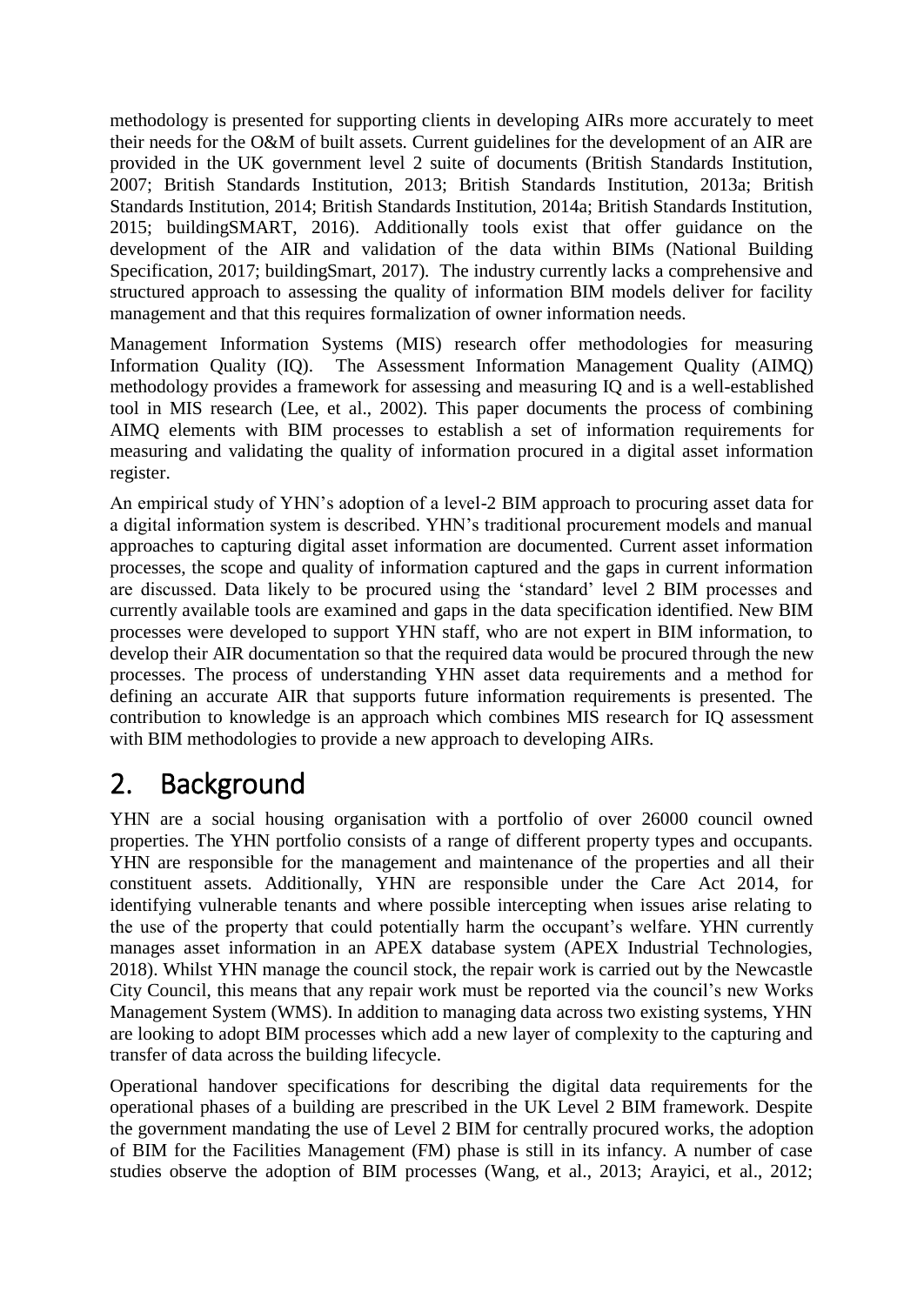Kassem, et al., 2015). Kassem et al. (2015) identify data accuracy, accessibility and efficiencies in work order execution as some of the values that BIM for FM can bring over traditional manual processes for collecting and handing over data. Love et al. (2015) demonstrate that having appropriate and reliable asset information such as product data and warranties, is pivotal for planning and carrying out O&M activities. Detailed data about an asset's condition, parts requirements, location, warranty and contractual information can be spread out across documents and systems (GCR, 2004). The time spent locating and verifying asset information after handover can add significant costs to FM processes. Abdirad (2017) attempts to identify a set of metrics for assessing BIM implementation. Recommended metrics for assessing the processing of BIM throughout the lifecycle phases of a building include assessing the number of times information is required to be revised and level of information to be shared during each transaction. What the literature lacks is a method for assessing the quality of the shared information.

It is claimed that BIM can reduce the time taken entering and exporting data into and across systems (Kassem, et al., 2015). PAS1192-3 (British Standards Institution, 2014) specifies how an Asset Information Model (AIM) should be created and how the model should be used and maintained throughout the asset lifecycle. A number of tools and guidelines exist to support the development of an AIR specification. The NBS BIM Toolkit, developed in response to the 'Digitising the Construction Sector' funding call, sent out by the Technology Strategy Board, in March 2014, to support the construction supply chain in the adoption of BIM (Technology Strategy Board, 2014; National Building Specification, 2017). The toolkit sought to develop a tool that allowed users to specify the information required, at each stage of a plan of work and to provide tools to validate whether or not the information required had been provided. The three key components that enable this are:

- i) the digital plan of work,
- ii) a unified classification system, and

iii) a platform that supports levels of definition for information requirements. The Levels of Definition (LOD) describe what information is needed at which stage in the digital plan of work.

Finally the BIM Forum Levels of Development Specification (BIM Forum LOD) also contains guidelines on the information requirements for different assets at different stages in the asset lifecycle (buildingSmart, 2017). The BIM guidelines and literature offer detail for defining asset information requirements and tools such as the NBS BIM Toolkit offer validation tools for checking data exists. International standardisation methods exist to support the quality and structure of data specifications for information handover (British Standards Institution, 2014a; National Building Specification, 2017; buildingSmart, 2017). The issues around the implementation and use of BIM and the need to standardise the process and agree a best practice are well documented (Jeong, et al., 2009; Azhar, 2011; Venugopal, et al., 2012). The importance of formalising owner information requirements is well established (Zadeh et al 2017, Patacas et al. 2016, Cavka et al. 2017) and as Cavka et al. (2017) notes, generalized definition of owner requirements are likely to fall short of meeting the highly contextual needs of a particular project or owner organisation. Several approaches have been proposed for definition of owner information requirements. Cavka et al. (2017) identify the computable information requirements from analysis of owner requirements gathered from analysis of documentation (codes, master specifications, technical guides etc.) and interviews with personnel in different functions who have differing information needs. Patacas et al. (2016) propose the structured definition of Asset Information Requirements (AIR) using business process modelling notation (BPMN) to specify the flows of activities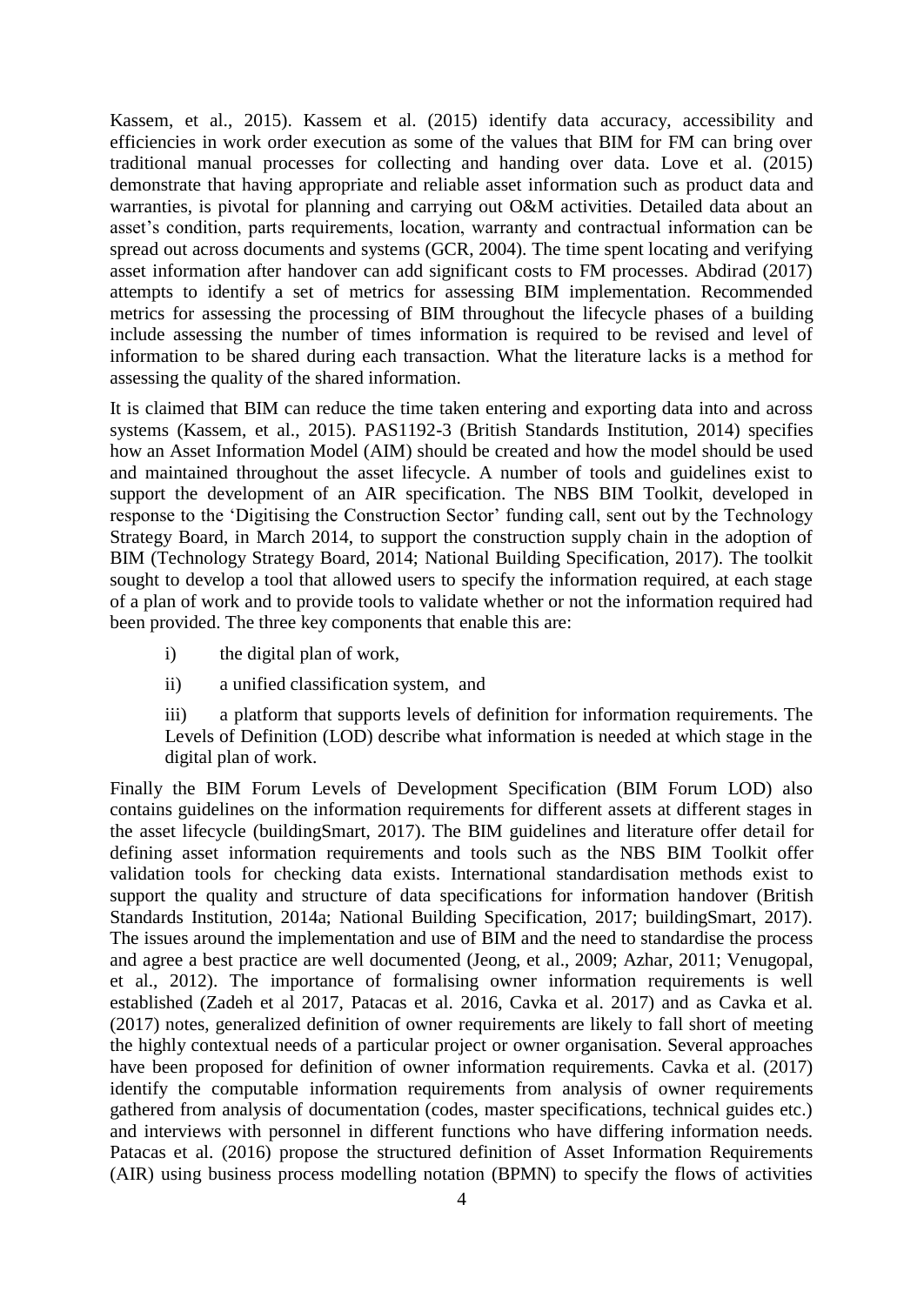and supporting information. Very few of the published real-world case studies discuss the information required in BIM for the purposes of FM. Pishdad-Bozorgi et al. (2018) reviewed 15 case studies, demonstrating a gap in analysis in this area. A comparative evaluation of BIM standards for specifying data requirements for the use of Facilities Managers managing data for a large portfolio of building assets is lacking in the literature.

There is limited current literature that considers methods for defining and validating the quality of the information received in BIMs (Zadeh et al 2017). Methodologies for developing information and data quality requirements are well established in information sciences. Information quality relates to having data that is fit for purpose and available at the time it is required. MIS literature provides methodological approaches for specifying and assessing data and information quality. Hazen et al. (2014) demonstrate the value of using an interdisciplinary approach using data science to provide methods for addressing the quality and control of data in supply chain management. Woodall et al. (2013) recommend criteria for assessing the validity, completeness, comprehension, understandability, test coverage, practical utility and future resilience of data. Methods for assessing data quality from a subject, object and process perspective are proposed by Naumann and Rolker (2005). The AIMQ is a well-established tool for assessing and measuring data quality in MIS research (Lee, et al., 2002). The use of MIS approaches for specifying data requirements and for handover processes is largely underutilised within the BIM literature.

# 3. Methodology

A mixed method approach combining interviews, observation, desktop research and data analysis was taken for this case-study. Open ended interviews were held with the YHN asset information manager and facilities manager to understand the current asset information capture tools and processes. A range of scenarios demonstrating routine scheduled maintenance and responsive repair activities were identified and used to describe information capture and usage for O&M activities. Gaps in data arising through current processes were identified by the interviewees. Researchers took notes throughout the interview documenting the processes and systems described.

A small working group at YHN developed proposals for adopting a BIM approach to procurement and the organisation subsequently agreed to fund a pilot BIM project to investigate the organisational, project and legal requirements and the associated benefits of BIM through implementation on a live project. The pilot project looked at developing BIM processes that could be implemented on a new portfolio of properties from building design through to the O&M phases. YHN employed an independent BIM consultant to help them identify the organisational requirements to support a BIM-enabled approach. The external consultant assisted YHN with the development of their Employers Information Requirements (EIR). Whilst the process of developing the EIR was outside the scope of this study, the development of the EIR was observed to gain a better understanding of the organisation's information requirements for asset maintenance.

Both researchers attended five workshops held by YHN and the BIM consultant to develop the EIR. The researchers observed these workshops and took notes about the process and the information requirements highlighted during the workshops. The process for the definition of YHN information requirements focussed on generating the documented outputs of PAS 1192. Initial workshops identified high-level Organisational Information Requirements (OIR). These informed the development of an employer's BIM Execution Plan (BEP) and Employer's Information Requirements (EIR). Both documents were developed using generic templates. The EIR contained a Model Production and Delivery Table listing building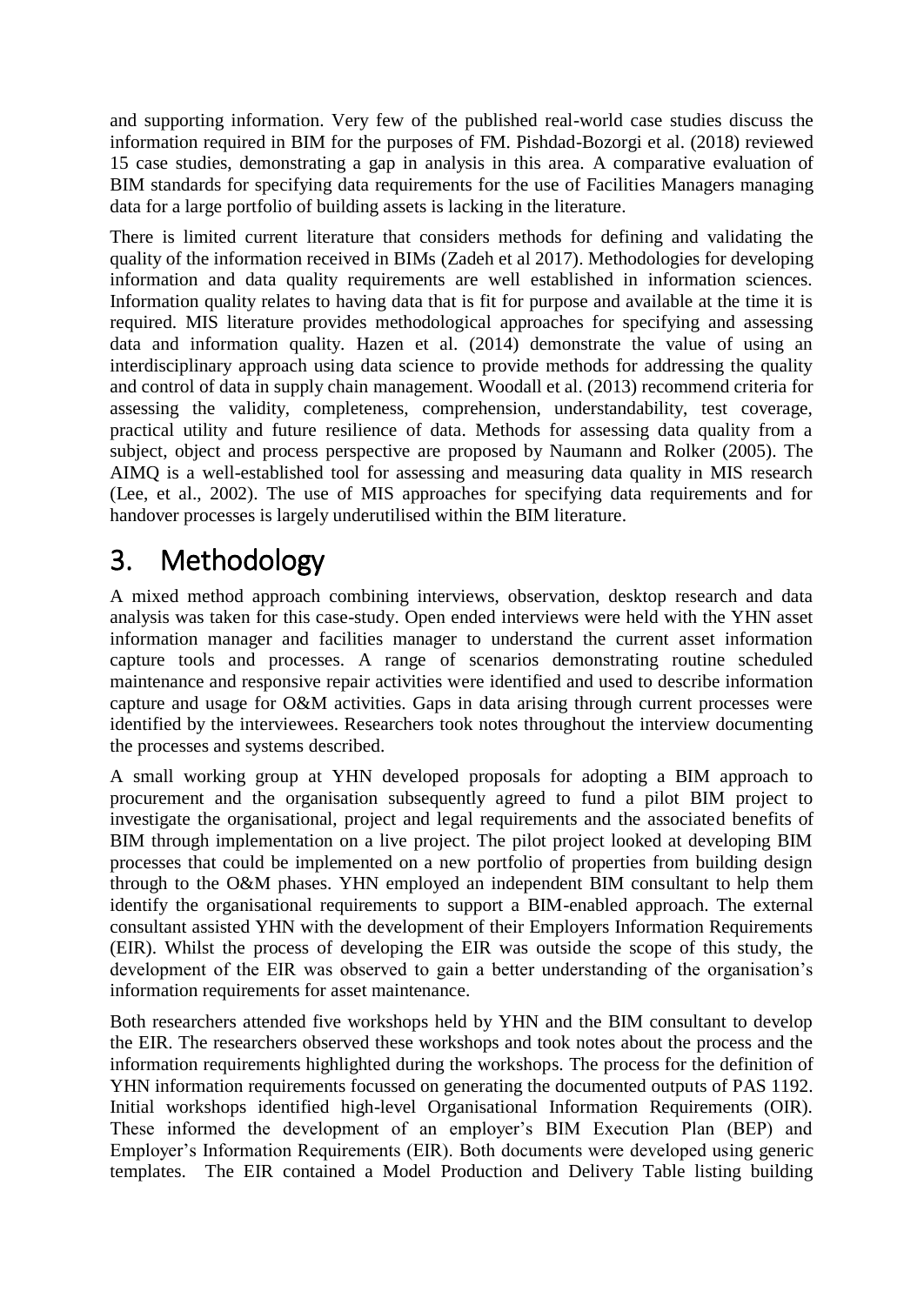elements, identifying those that were maintainable assets and setting out the Level of Detail (LOD) and Level of Information (LOI) required for these at each stage of the plan of work. The detailed information requirements for FM purposes were defined by invoking the LOD/LOI information for each maintainable asset from either the BIM Forum or NBS BIM Toolkit templates. This adoption of standard templates differs significantly from requirements-based definition proposed by Cavka et al. (2017) and business process modelling as proposed by Patacas et al. (2016) and risks adopting generic information requirements that do not fully suit the owner or particular project.

The researchers worked with a sub-group of the YHN BIM working group to assess the NBS BIM Toolkit and BIM Forum LOD product templates for defining the YHN information requirements for the BIM project. The sub-group included YHN's Asset Information Manager, an Asset Information Officer and the Facilities Manager. The sub-group are responsible for the capture and processing of data for supporting asset installation, repair and maintenance activities. Three scenarios were selected for testing YHN's requirements against the two templates, the scenarios included replacing or repairing a window restrictor, an Energy Performance Certificate (EPC) and a sprinkler system. These scenarios are typical of the information that YHN captures and uses to support repair, maintenance and other processes on a regular basis. The window restrictor relates to a single component whereas the sprinkler system relates to a system comprising multiple products and the EPC relates to a whole building. The scenarios were selected in agreement with YHN who identified them as common scenarios.

The researchers developed an information requirements capture model for capturing YHNs current and future asset information requirements. The model was built on the five IQ assessment criteria recommended by Woodall et al. (2013). These criteria include validity, completeness, comprehension, understandability, test coverage, practical utility and future resilience of the data. By contrast, the IQ model for FM suggested by Zadeh et al (2017) identifies five IQ criteria from issues observed via case study; incompleteness, inaccuracy, redundancy, well-formedness and understandability. The Woodall model specifies information that is required about the asset data to ensure the data can be evaluated against the five IQ assessment criteria. Table 1 provides the information required by the framework and identifies the assessment criteria each element relates to. The information requirements were also tested with YHN staff from several departments, through discussion around the various scenarios in which the asset information would be used, the purpose, expected outcomes and who the information would need to be shared with.

For each scenario the researchers asked the YHN sub-group what information they needed at the building handover stage to operate the asset in question. Each item of information was listed in the 'Information Item' column of table 1. Then the sub-group were asked what type of information they would need for each item, the type of information is listed in the Value column of table 2. Then the researchers prompted the sub-group for future scenarios of data use such as what information would be required if to repair or replace an asset or to respond to a change in regulations relating to the asset. The items in the Information Item column were extended to include the data required to perform these actions. Finally, the sub-group were asked who might need access to the information, in what format and how would they access that information, this led to further items being added to the Information Item and Value columns of table 1.

*Table 1 Information Requirements Capture*

| <b>Information Item</b> | /alue | <b>IO Assessment Criteria</b> |
|-------------------------|-------|-------------------------------|
|-------------------------|-------|-------------------------------|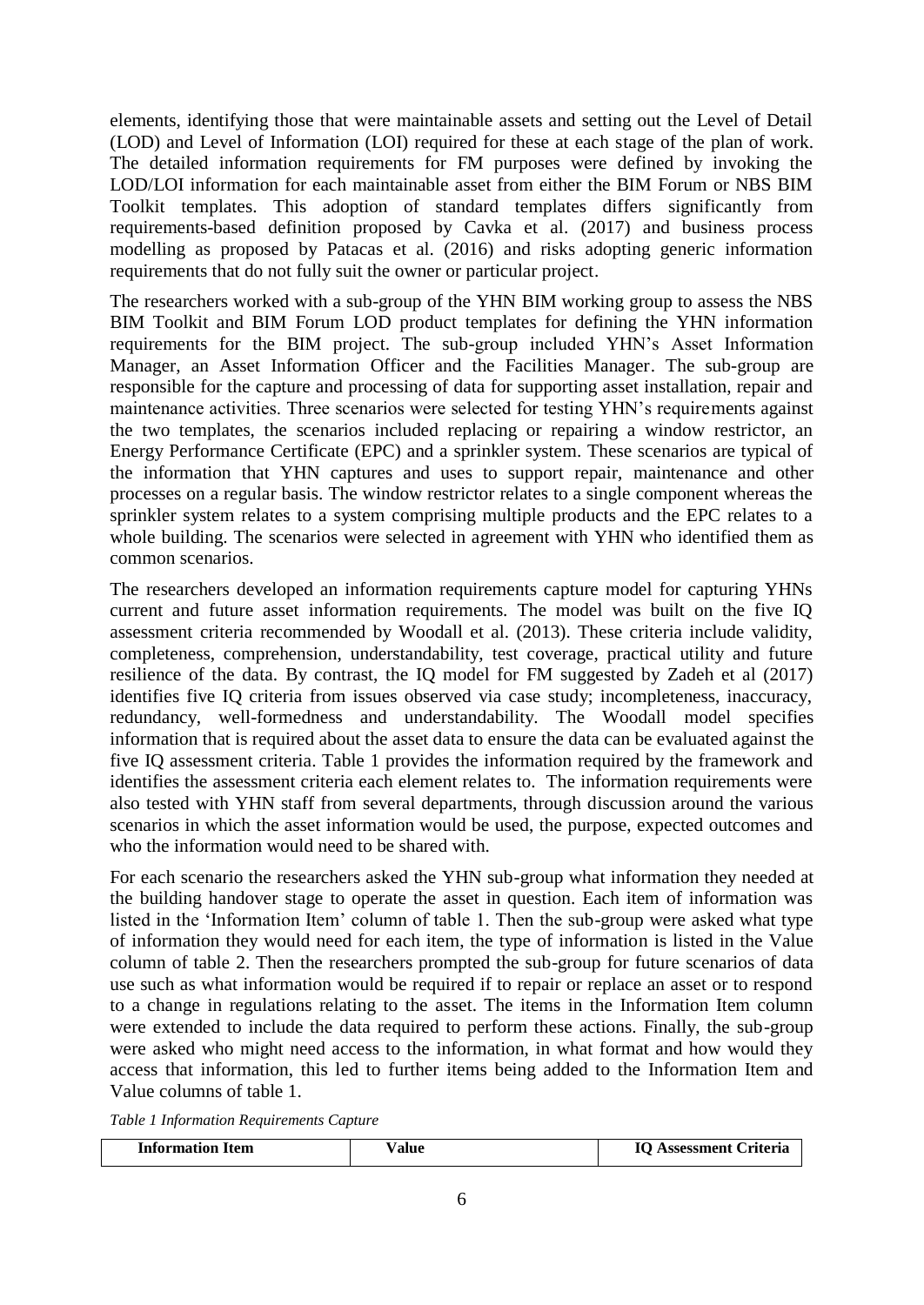| Object                         | Name of asset                                                                                                 |                                                                |  |  |
|--------------------------------|---------------------------------------------------------------------------------------------------------------|----------------------------------------------------------------|--|--|
| Data required                  | e.g. size, manufacturer, product<br>Completeness,<br>comprehension, validity,<br>ref etc<br>understandability |                                                                |  |  |
| Preferred format               | PDF, CSV, ENUM, etc.                                                                                          | Practical utility                                              |  |  |
| Current data                   | PDF etc                                                                                                       | Comprehension                                                  |  |  |
| Where captured                 | Health<br>APEX,<br>WMS,<br>and<br>Safety Manual etc.                                                          | Future resilience                                              |  |  |
| Process and format             | manually<br>taken<br>from<br>e.g.<br>contractor PDF                                                           | Practical utility                                              |  |  |
| <b>Additional Data</b>         | Any additional data required                                                                                  | Completeness                                                   |  |  |
| Data importance                | Essential, Desirable                                                                                          | Validity                                                       |  |  |
| Classification                 | e.g. Uniclass, Omniclass, NBS<br>etc.                                                                         | Completeness,<br>comprehension, validity,<br>understandability |  |  |
| Required for Replacement       | True/False                                                                                                    | Test coverage,<br>future<br>resilience                         |  |  |
| Stage required for Replacement | <b>RIBA Plan of Work</b>                                                                                      | Test coverage,<br>future<br>resilience                         |  |  |
| Required for Repair            | True/False                                                                                                    | future<br>Test coverage,<br>resilience                         |  |  |
| Stage required for Repair      | <b>DPoW</b>                                                                                                   | Test coverage,<br>future<br>resilience                         |  |  |
| Required for Maintanence       | True/False                                                                                                    | Test coverage,<br>future<br>resilience                         |  |  |
| Stage required for Maintenance | <b>DPoW</b>                                                                                                   | Test coverage,<br>future<br>resilience                         |  |  |
| Required for regulation        | Regulation name                                                                                               | Test coverage,<br>future<br>resilience                         |  |  |
| Stage required for Regulation  | NBS Toolkit LOD stage                                                                                         | Test coverage.<br>future<br>resilience                         |  |  |
| Shared with                    | Tenants, repair staff, building<br>manager, care staff, enforcing<br>authorities, other-specify               | Test coverage, practical<br>utility, future resilience         |  |  |
| Other information              |                                                                                                               |                                                                |  |  |
| Current data validation method |                                                                                                               | Validity                                                       |  |  |

The researchers compared the identified YHN information requirements for a scenario against the information defined in the BIM Toolkit LOD, BIM Forum LOD and COBie. This comparison highlighted which information properties were defined, what the required format was and whether they were specified at the stage at which YHN would require them to facilitate the scenario usage. Gaps in current YHN information processes were identified along with gaps between the product templates provided by the standards and the identified YHN requirements.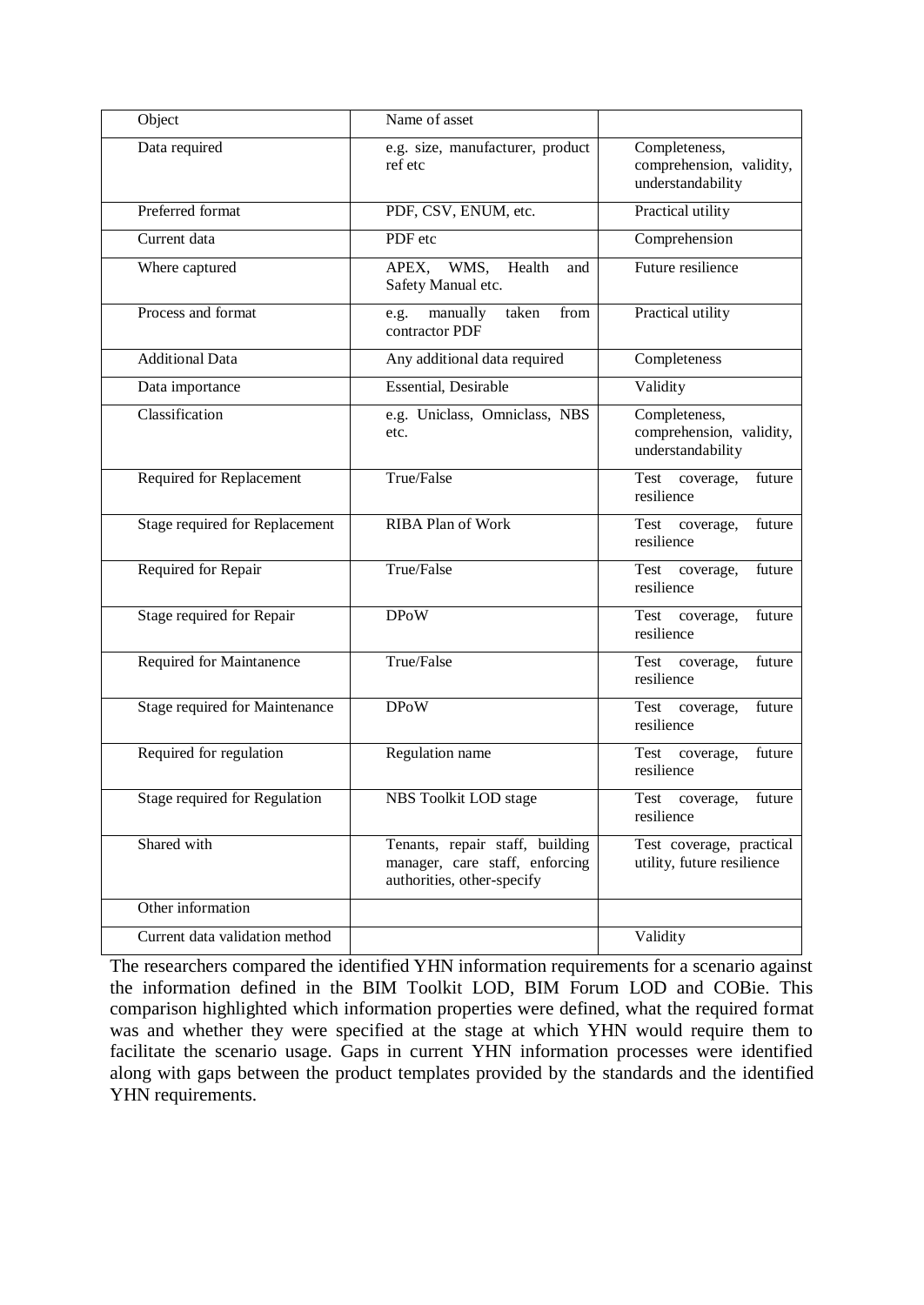# 4. Findings

The first asset assessed was that of a windows restrictor, a safety mechanism specifying how far a window may be opened. The YHN sub-group developed a set of information requirements for the windows restrictor asset using the information capture framework in table 1. This provided a list of information requirements for the asset, along with the preferred data values and formats. Table 2 provides an example of a sub-set of information requirements for the window restrictor example.

|  | Table 2: Window Restrictor Information Requirements |  |
|--|-----------------------------------------------------|--|
|--|-----------------------------------------------------|--|

|                                           | <b>Required Data Values</b>                                    | <b>Preferred</b><br>Format |
|-------------------------------------------|----------------------------------------------------------------|----------------------------|
| <b>Manufacturer Information</b>           |                                                                | <b>PDF</b>                 |
| <b>Operating Manual</b>                   |                                                                | <b>PDF</b>                 |
| <b>Warranty Information</b>               |                                                                | <b>PDF</b>                 |
| restrictors required                      | true/false                                                     | <b>XML</b>                 |
| <b>Restrictors fitted</b>                 | true/false                                                     | <b>XML</b>                 |
| if<br>fitted<br>not<br>reason<br>required | tenant refused; unable to gain access; technical problem; etc. | <b>XML</b>                 |

The researchers then identified which of the required asset information requirements were available in the COBie specification. Then the same process was carried out for the BIM Forum LOD and the NBS BIM Toolkit. Table 3 shows the information requirements that were specified by the standards and guidelines and which requirements were missing. As table 3 demonstrates, none of the guidelines cover all of the information requirements required for the window restrictor asset. COBie has a facility to link documents to assets which was able to accommodate any asset information requirements that required a document as their preferred data format. The BIM Forum LOD had no specification for windows restrictors. The NBS BIM Toolkit lacked definitions for the operating manual, specifying if restrictors were required, fitted and for supplying any reasons for not having them fitted. Further to this the NBS BIM Toolkit offered additional information requirements such as 'windows restrictor stays' and 'description' which could potentially lead to the creation of unnecessary additional data. Out of the 23 information requirements identified for a window restrictor, 12 were available within the COBie specification, none were available in the BIM Forum LOD, 13 were available within the NBS BIM Toolkit, with the latter specifying 2 additional information requirements.

|                                           | <b>Required Data</b><br><b>Values</b> | <b>Preferred</b><br>Format | <b>COBie</b>        | BIM<br>Forum | <b>NBS</b> Toolkit                                                                                                                 |
|-------------------------------------------|---------------------------------------|----------------------------|---------------------|--------------|------------------------------------------------------------------------------------------------------------------------------------|
| <b>Manufacturer</b><br><b>Information</b> |                                       | <b>PDF</b>                 | COBie<br>"Document" |              | Manufacturer                                                                                                                       |
| <b>Operating</b><br><b>Manual</b>         |                                       | <b>PDF</b>                 | COBie<br>"Document" |              |                                                                                                                                    |
| Warranty<br><b>Information</b>            |                                       | <b>PDF</b>                 | COBie<br>"Document" |              | Warranty guarantor<br>(parts), Warranty<br>duration(parts), Warranty<br>guarantor (labour), Warranty<br>duration(labour), Warranty |

*Table 3: Window Restrictor Information Requirements*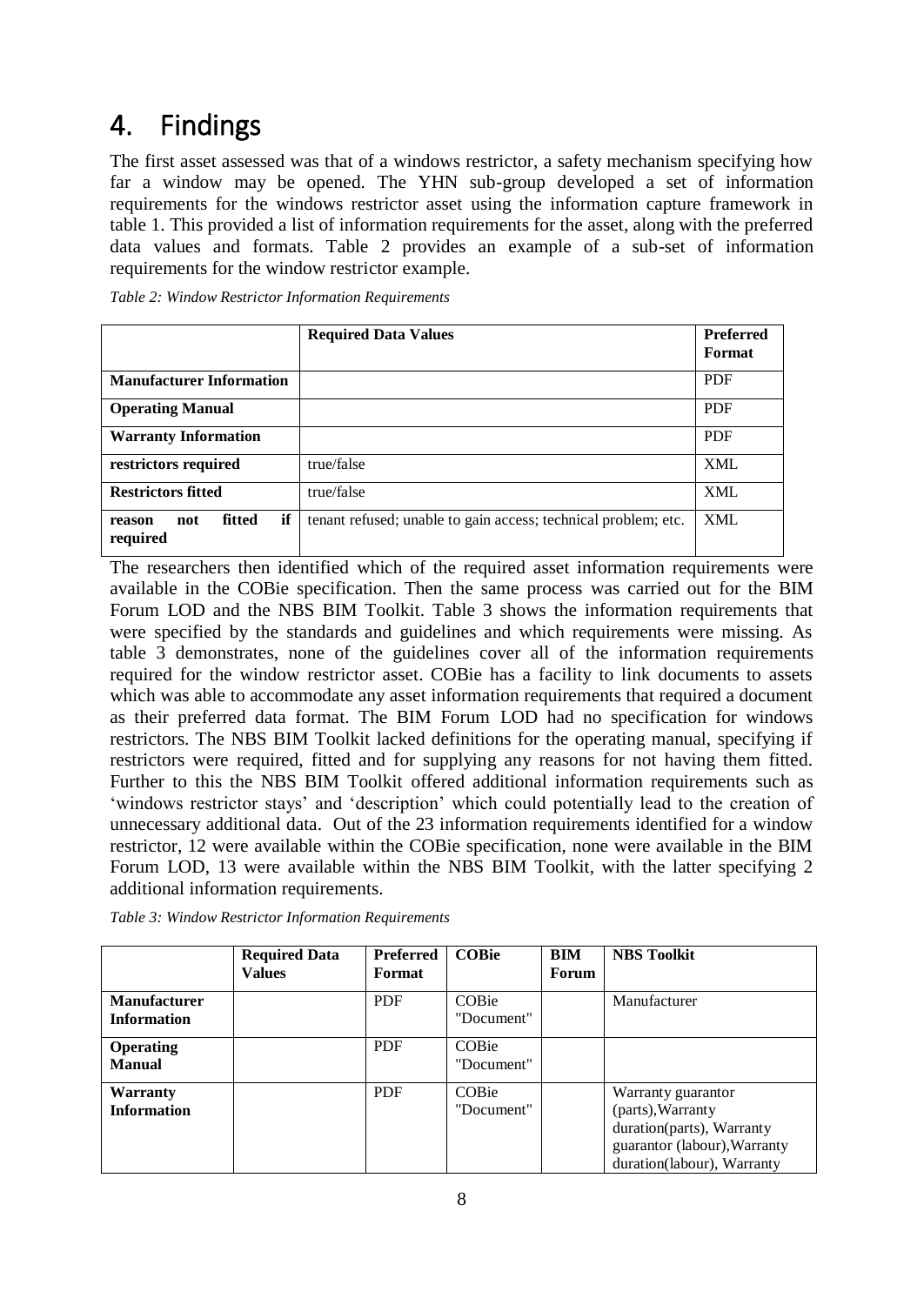|                                  |                                                                         |            |  | duration unit, Warranty<br>description, Warranty start<br>date |
|----------------------------------|-------------------------------------------------------------------------|------------|--|----------------------------------------------------------------|
| restrictors<br>required          | true/false                                                              | <b>XML</b> |  |                                                                |
| <b>Restrictors fitted</b>        | true/false                                                              | <b>XML</b> |  |                                                                |
| reason not fitted<br>if required | tenant refused;<br>unable to gain<br>access; technical<br>problem; etc. | <b>XML</b> |  |                                                                |

There are three types of repair work, i) planned or preventative maintenance such as annual boiler service ii) reactive/responsive maintenance, where a tenant reports a problem, and iii) pre-tenancy maintenance (when a property becomes vacant and has to be prepared for new tenants). In the latter there is no way of knowing what the extent of the repair work will be as there are no details about the current state of the property. Asset data is used to support repair and maintenance tasks within properties (for example to ensure that maintenance operatives have the correct spare parts and instructions when they attend a property). Data can also be used to highlight problems with certain types of assets or to identify occupant behaviour that requires further

Data is supplied by contractors during the handover phase of the building. Often data is incomplete or out of the warranty phase by the time it gets to YHN information officer's and added to the APEX system. Data is exported from the APEX system and imported into the WMS, the import process requires a member of the council to manually import the data as a Comma Separated Values (CSV) file. YHN are reliant on someone at the council to import the data into the WMS system. Managing data across the two databases is viewed by YHN as inefficient and currently incurs costs associated with the time taken by YHN information managers to identify and collect data from consultants, contractors, suppliers and partner organisations, enter data into the internal database and export data to the council database. Historical data is inconsistent and incomplete in places making it difficult to get accurate asset information required for repair and maintenance tasks. This results in low levels of trust in the quality of data held and information managers tend to rely on their own knowledge and that of colleagues, gained from previous tasks or gathered during the lifecycle of other properties within the portfolio.

The information requirements capture model identified what information is currently required and at what stage in the DPoW. The AIR product templates provided by the NBS BIM Toolkit, the BIM Forum LOD and COBie did not fully meet the YHN information requirements for the three scenarios investigated. Furthermore the stages that YHN required information differed from those stages specified within the standards. Out of the three standards evaluated the NBS BIM Toolkit contained the most attributes required for the O&M phases of YHN assets and includes within it the COBie 'Type' properties intended to capture asset information. Despite being the most relevant out of the three standards, YHN specific information requirements were still not catered for within the NBS BIM Toolkit LOD. Asset information at a whole building level such as the information required for an Energy Performance Certificate were observed as important to YHN, but are poorly supported in existing product template data.

#### 5. Discussion

A definition of the asset information requirements that is specific to the asset-owning organisation will obviously be of benefit in ensuring that all of the information required is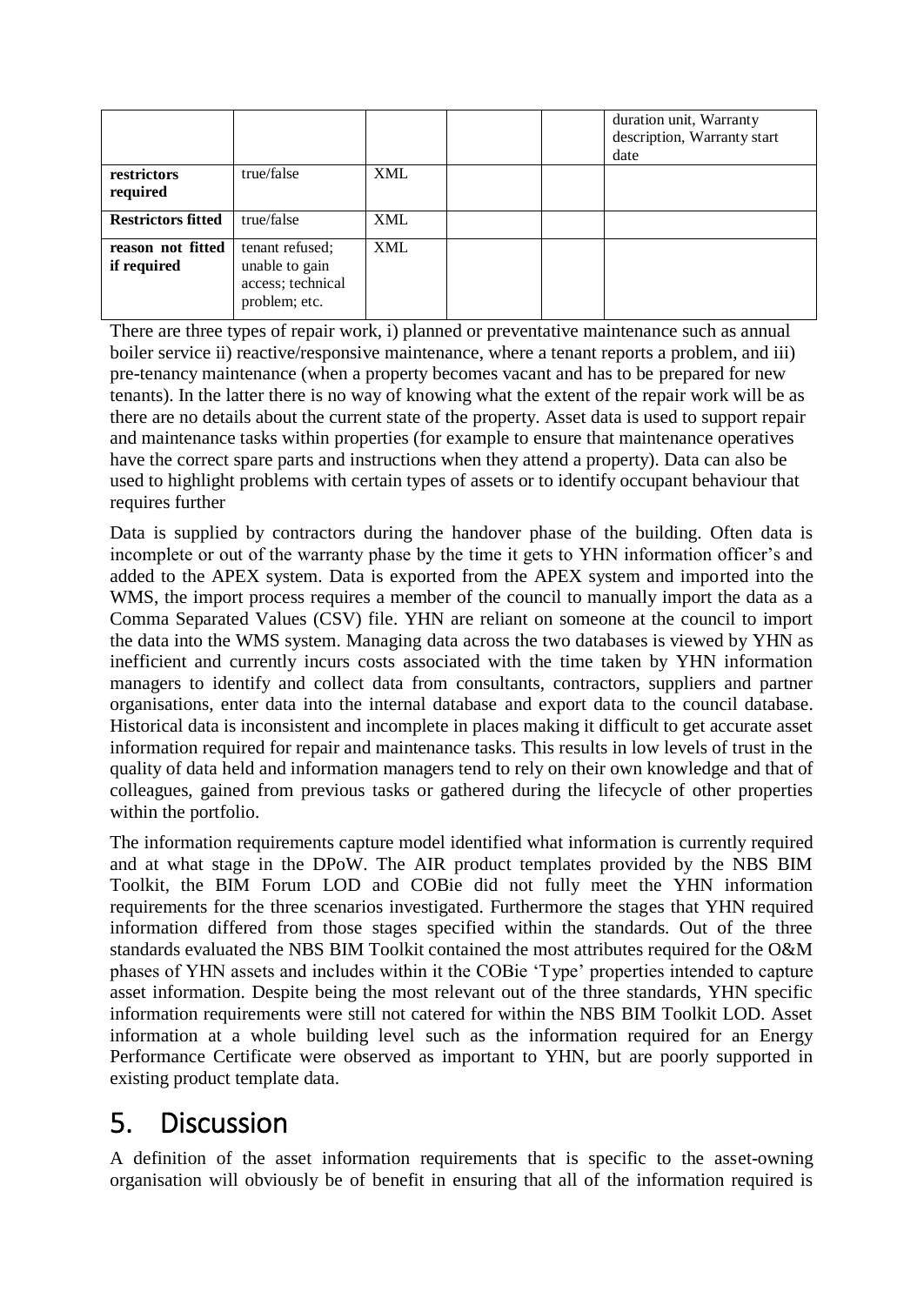obtained at the right stage of the project. This would be best achieved through the adaptation and customisation of the standard templates rather than attempting to develop the information requirements completely. For this case study the NBS BIM toolkit template was found to be a more complete match to the organisation information requirements for YHN and would therefore present the logical starting point for customisation.

The approach adopted for the three concepts and scenarios was found to be beneficial in identifying information requirements and gaps in the standard templates, but is likely to be prohibitively time-consuming to undertake for every component, system, space and building for a project. It is suggested that an approach might be to:

- Identify the most critical/valuable information the asset owning organisation requires and undertake the exercise only for the most significant. This would ensure that no critical data is missing for these areas. The standard templates are likely to provide the majority of information required elsewhere and a significant improvement over current practice for many organisations.
- Organisations that procure construction projects on a regular basis have the opportunity to develop and manage their asset information requirements over time. They may adopt processes to review specific asset information by applying processes such as those developed for this project and addressing gaps and shortcomings identified. By adopting this strategy, the AIR becomes a dynamic document that captures knowledge and lessons from projects and ongoing management processes and is subject to continuous improvement.
- A managed AIR such as this should also capture why information is required, which processes it is required to support, which stakeholders or systems it is shared with and for what purpose in order to capture the relative importance of the information and understand the implications of any changes to systems that use the information.
- Asset-owning organisations will also need to define and implement processes to check the data delivered during BIM projects against the requirements set out in their AIR documentation. This is likely to be a combination of manual, semi and fullyautomated processes, and resource needs to be made available for this if levels of trust in the data-assets are to be improved.

# 6. Conclusions

The benefits BIM can bring in terms of cost savings and improved information capture are well established in the literature. Even with the availability of tools, standards and frameworks, capturing and transferring data that is complete, relevant and usable at the O&M stages is a challenge. MIS research offers methodologies for defining and assessing information within projects.

- Templates for AIR such as BIM forum and NBS BIM toolkit should ensure that significantly higher quality information is delivered in the AIM than using non-BIM current practice. This was clearly evident in the case study for component examples investigated (window restrictors and sprinklers). These findings support those within the literature that demonstrate the requirement for a formalised approach to developing owner information requirements (Zadeh et al 2017, Patacas et al. 2016, Cavka et al. 2017)
- There is a tendency to accept the NBS or BIM forum templates without adapting them to the particular information requirements of the asset owner. As Cavka et al. (2017) suggest, this may be due to inexperience on the part of the asset owner, the processes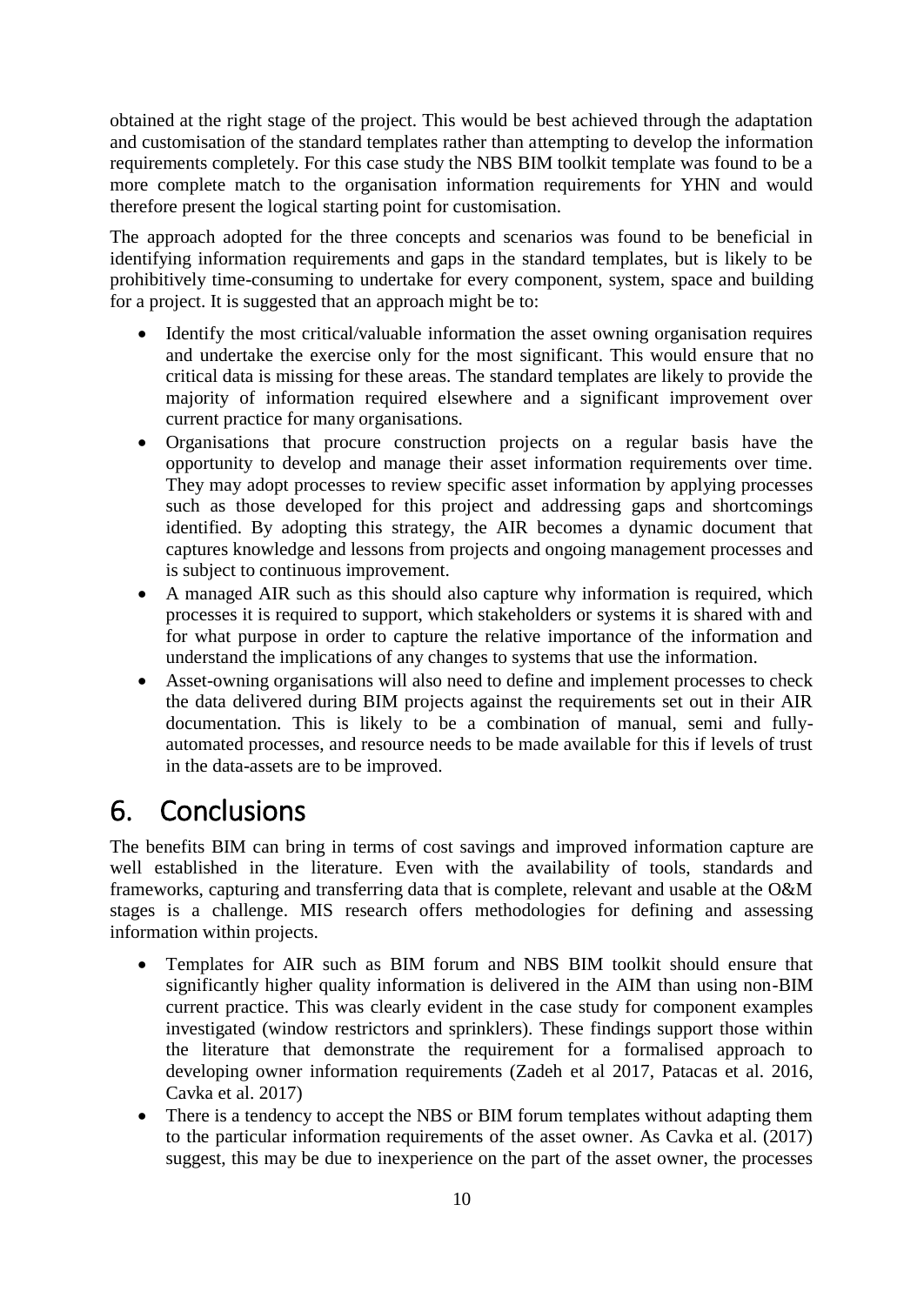for AIR/EIR development or the resource required to fully define information requirements and then customise the templates to suit. From the investigation of this YHN case study, such adoption of the standard templates would result in some information requirements not being fulfilled by the BIM procurement, potentially resulting in the organisation not realising the full benefits of BIM.

• The client organisation (in this case YHN) is best-placed to identify their information requirements and undertaking this work for a small sample of specific examples (window restrictors, sprinkler systems and EPCs) was a relatively straightforward process, especially when supported with structured questioning and documentation. The standard templates provide a valuable data-source against which to test information requirements as they are being developed and this is beneficial to identification of information gaps.

A standardised questioning processe can be adopted to assist in identification of information requirements across concepts (products/components, systems and whole building). The information requirements capture framework offers an approach to formalising this process enabling non-BIM experts a tool with which to begin identifying and defining their information requirements. The researchers have identified a number of areas of further work resulting from this case study. The structured questioning template should be tested against a wider set of concepts and scenarios (e.g for information relating to specific spaces or different building types). Further case studies with other asset owners would be beneficial, in order to test and refine the methodologies against different building and organisation types. A framework for a managed AIR can be developed, along with processes for checking information obtained during a BIM project against the requirements set out in the AIR. This should adopt AIMQ to assess the quality of information captured i.e. after the data has been captured and used to carry out maintenance activities. Follow-on work is planned to extend the current case study through to completion of the construction and into maintenance cycles.

## 7. Bibliography

Abdirad, H., 2017. Metric-based BIM implementation assessment: a review of research and practice. Architectural Engineering and Design Management, 13(1), pp. 52-78.

APEX Industrial Technologies, 2018. APEX Supply Chain Technologies. [Online]

Available at: http://www.apexsupplychain.com [Accessed February 2018].

Arayici, Y., Onyenobi, T. C. & Egbu, C. O., 2012. Building information modelling (BIM) for facilities management (FM): The MediaCity case study approach. International Journal of 3D Information Modelling, 1(1), pp. 55-73.

Azhar, S., 2011. Building information modeling (BIM): Trends, benefits, risks, and challenges for the AEC industry. Leadership and Management in Engineering, 11(3), pp. 241- 252.

British Standards Institution, 2007. BS1192:2007: Collaborative production of architectural, engineering and construction information. Code of practice. , London: British Standards Institution.

British Standards Institution, 2013a. B/555 Roadmap (June 2013 Update): Design, Construction & Operational Data & Process Management for the Built Environment, s.l.: British Standards Institution.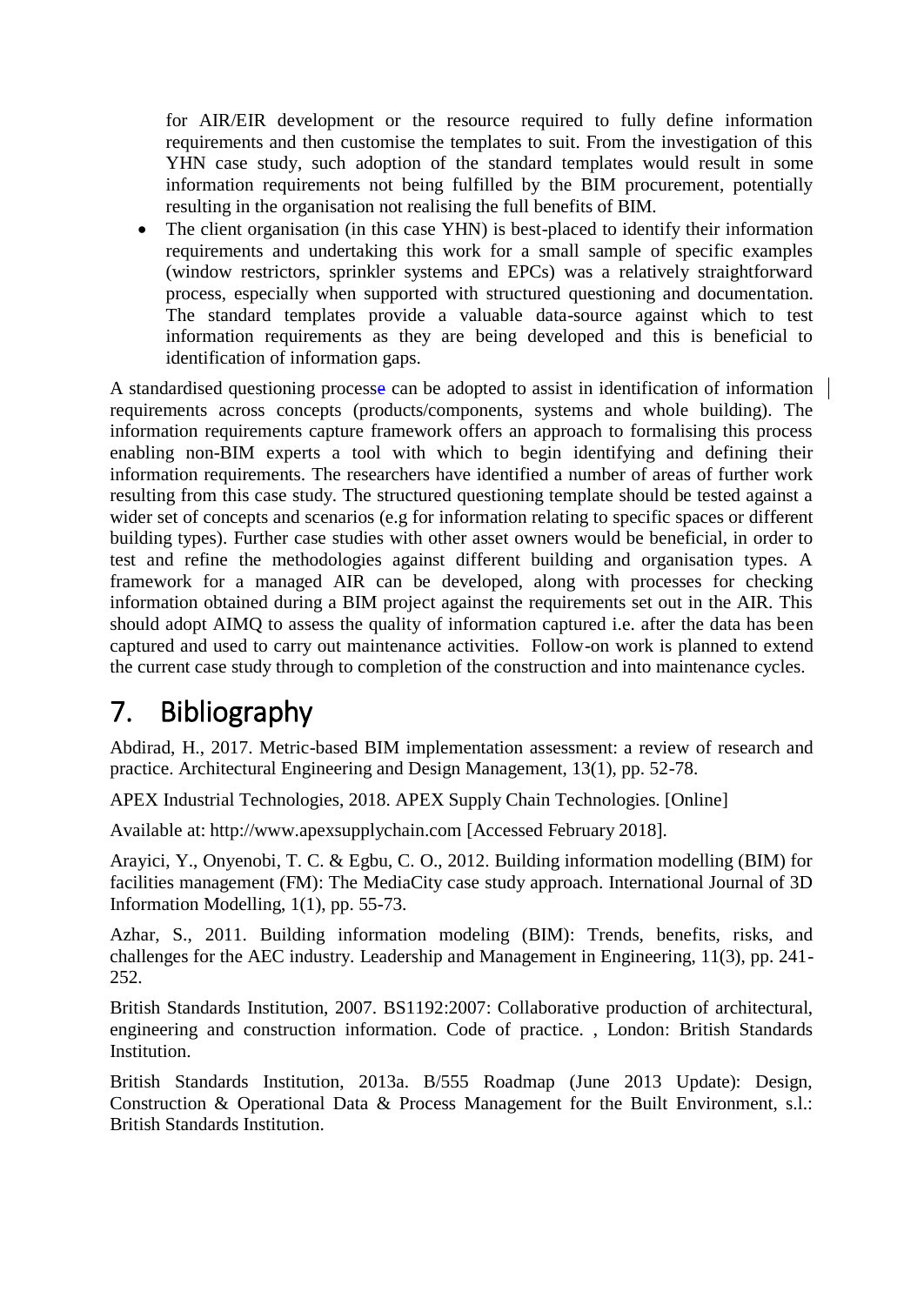British Standards Institution, 2013. PAS1192-2:2013 Specification for information management for the capital/delivery phase of construction projects using building information modelling, London: British Standards Institution.

British Standards Institution, 2014a. BS 1192-4:2014 Collaborative production of information. Fulfilling employer's information exchange requirements using COBie. Code of practice, London: British Standards Institution.

British Standards Institution, 2014. PAS1192-3:2014 Specification for information management for the operational phase of assets using building information modelling (BIM), London: British Standards Institution.

British Standards Institution, 2015. PAS 1192-5:2015 Specification for security-minded building information modelling, digital built environments and smart asset management , London: British Standards Institution.

buildingSMART, 2016. IfcBuildingElementProxy. [Online] Available at: http://www.buildingsmart-

tech.org/ifc/IFC2x3/TC1/html/ifcproductextension/lexical/ifcbuildingelementproxy.htm

[Accessed February 2018].

buildingSMART, 2017. LOD. [Online] Available at:<http://bimforum.org/lod/> [Accessed February 2018].

Care Act, 2., 2014. [Online] Available at:

<http://www.legislation.gov.uk/ukpga/2014/23/introduction/enacted> [Accessed February 2018].

Cavka, H. B., Staub-French, S., Poirier, A., (2017) Developing owner information requirements for BIM-enabled project delivery and asset management, Automation in Construction, Volume 83, pp169-183.

GCR, N., 2004. Cost analysis of inadequate interoperability in the US capital facilities industry, s.l.: National Institute of Standards and Technology (NIST).

Hazen, B. T., Boone, C. A., Ezell, J. D. & Jones-Farmer, L. A., 2014. Data quality for data science, predictive analytics, and big data in supply chain management: An introduction to the problem and suggestions for research and applications. International Journal of Production Economics, Volume 154, pp. 72-80.

Jeong, Y., Eastman, C., Sacks, R. & Kaner, I., 2009. Benchmark tests for BIM data exchanges of precast concrete. Automation in construction, 18(4), pp. 469-484.

Kassem, M. et al., 2015. BIM in facilities management applications: a case study of a large university complex. Built Environment Project and Asset Management, 5(3), pp. 261-277.

Lee, Y., Strong, D., Kahn, B. & Wang, R., 2002. AIMQ: a methodology for information quality assessment. Information & management. 40(2), pp. 133-146..

Love, P. E. et al., 2015. A systems information model for managing electrical, control, and instrumentation assets. Built Environment Project and Asset Management, 5(3), pp. 278-289.

National Building Specification, 2017. NBS BIM Toolkit. [Online] Available at: https://toolkit.thenbs.com [Accessed February 2018].

Naumann, F. & Rolker, C., 2005. Assessment methods for information quality criteria. Berlin: Humboldt-Universität zu Berlin, Mathematisch-Naturwissenschaftliche Fakultät II, Institut für Informatik.